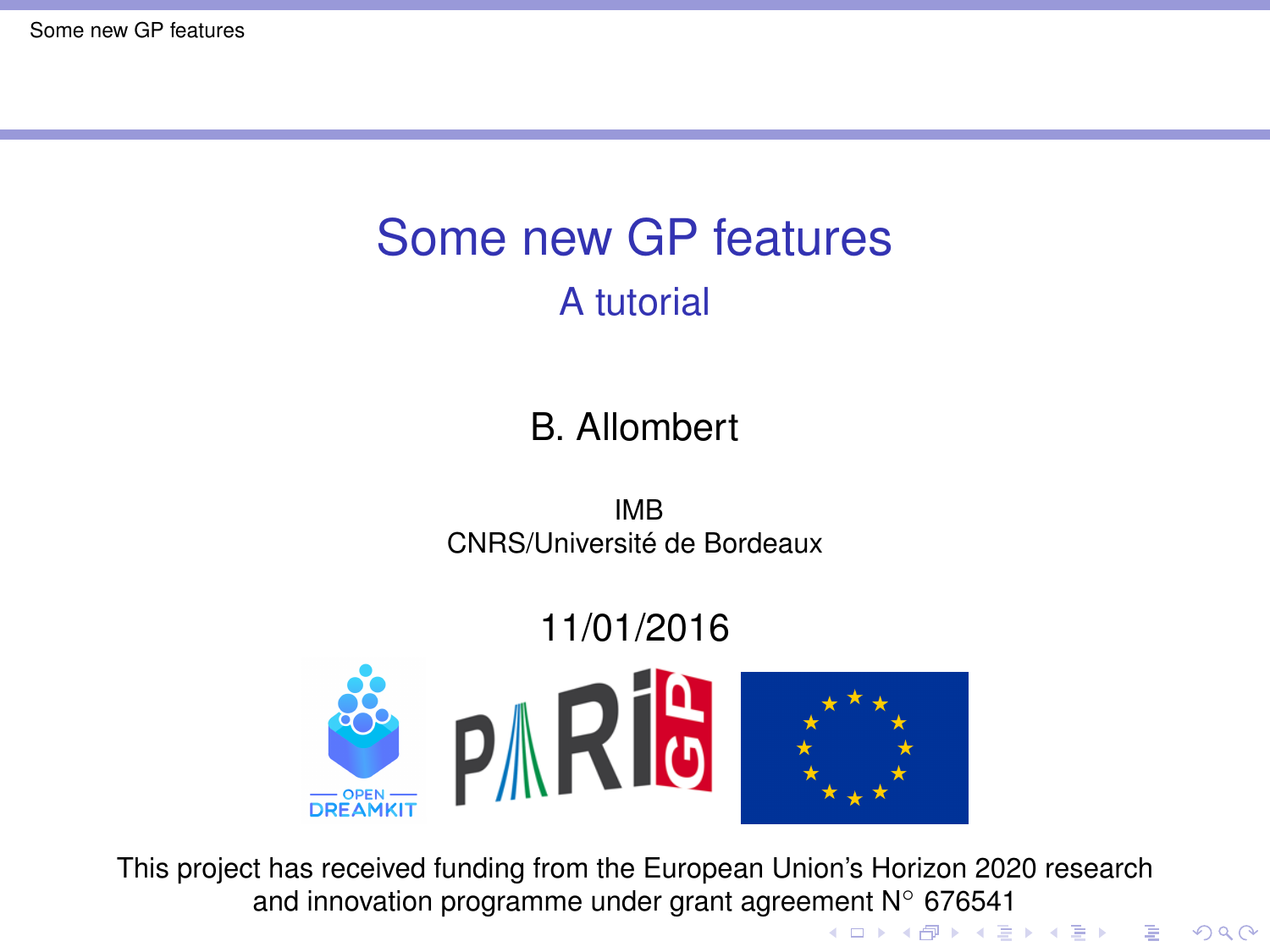## <span id="page-1-0"></span>parisizemax (recall from last year)

GP can now increase the stack dynamically to avoid stack overflow. Set in your .gprc the default parisizemax to the maximum stack size you can afford. GP will dynamically increase the stack until it reaches the limit, and reset the stack size to the default when the computation ends.

```
? default(parisizemax,"32M")
? bnfinit(x^8+10001).no
  *** bnfinit: Warning: increasing stack size
      to 16000000.
$19 = 81920
```
threadsizemax is also available for thread stacks.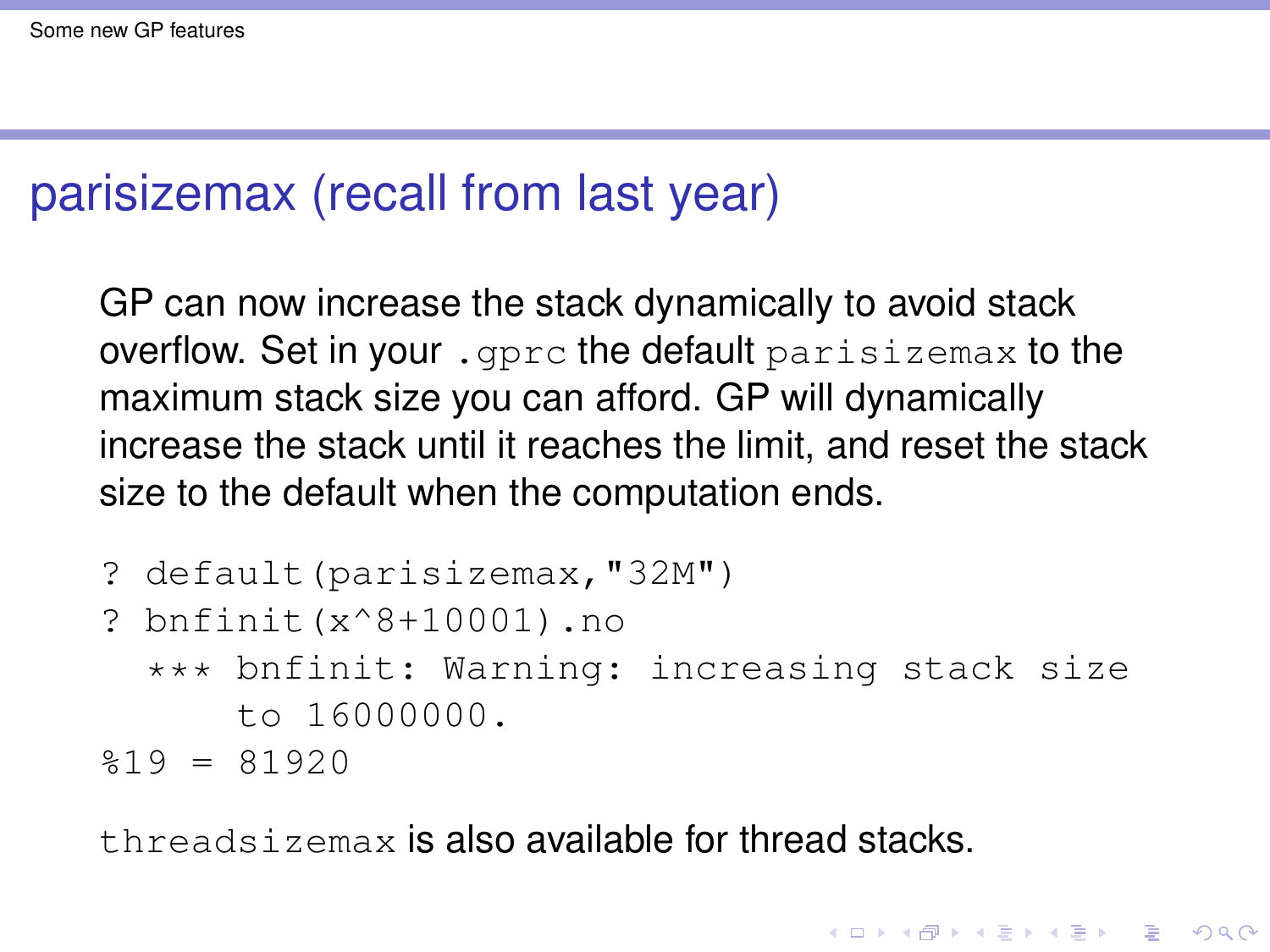# 64bit Windows support with mingw64

Thanks to Eric Driver it is now possible to build PARI/GP for 64bit Windows using mingw64. As a result, we now provide 64bit Windows binaries.

K ロ ▶ K @ ▶ K 할 ▶ K 할 ▶ | 할 | K 9 Q Q

It is also possible to build PARI with cygwin64.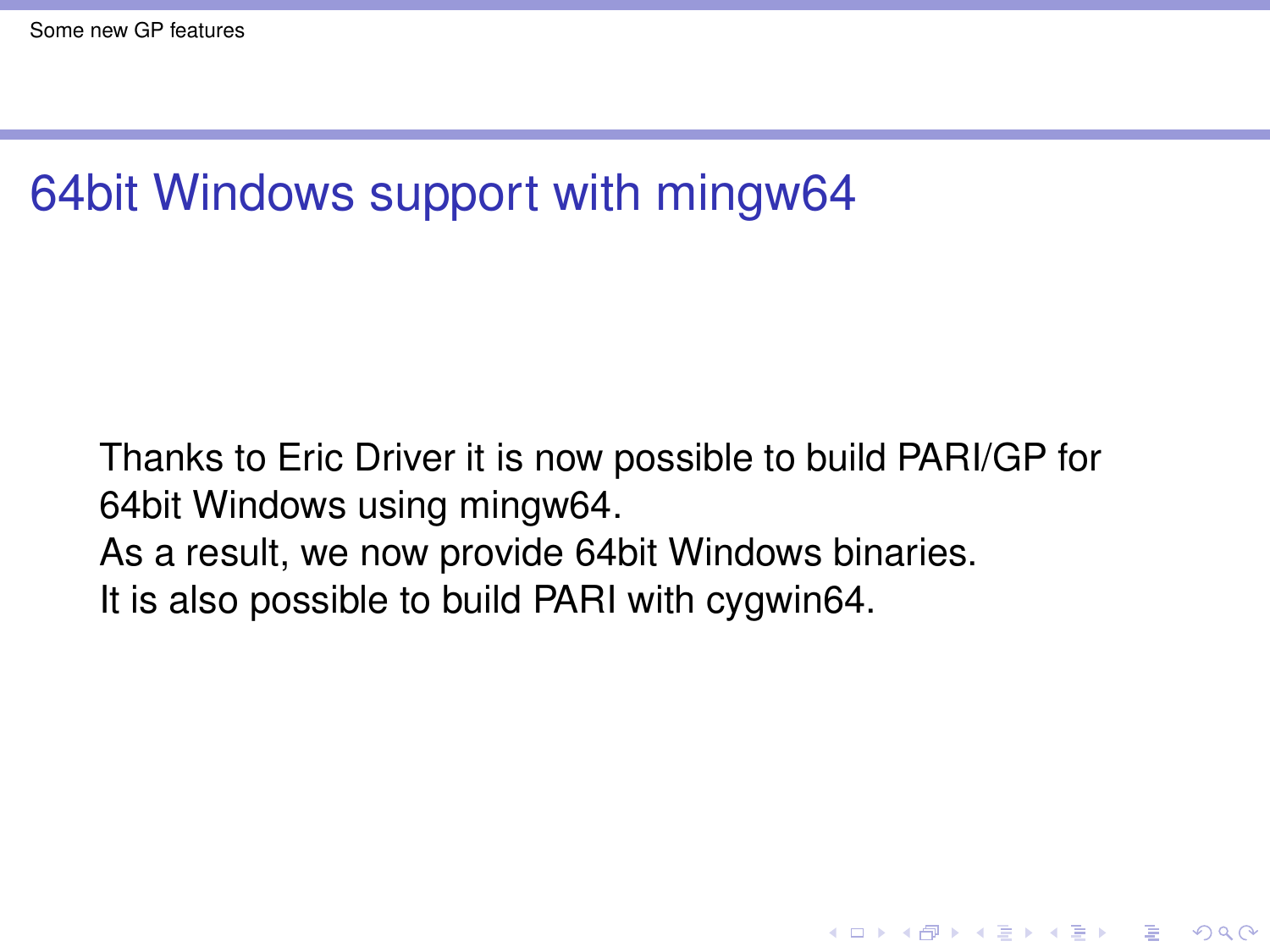# Hexadecimal and binary input

Integers can be input in hexadecimal and binary format with the prefix 0*x* and 0*b*:

**KORK STRAIN A STRAIN A STRAIN** 

```
? 0xBABEC007
$14 = 3133063175? 0b11111
$15 = 31
```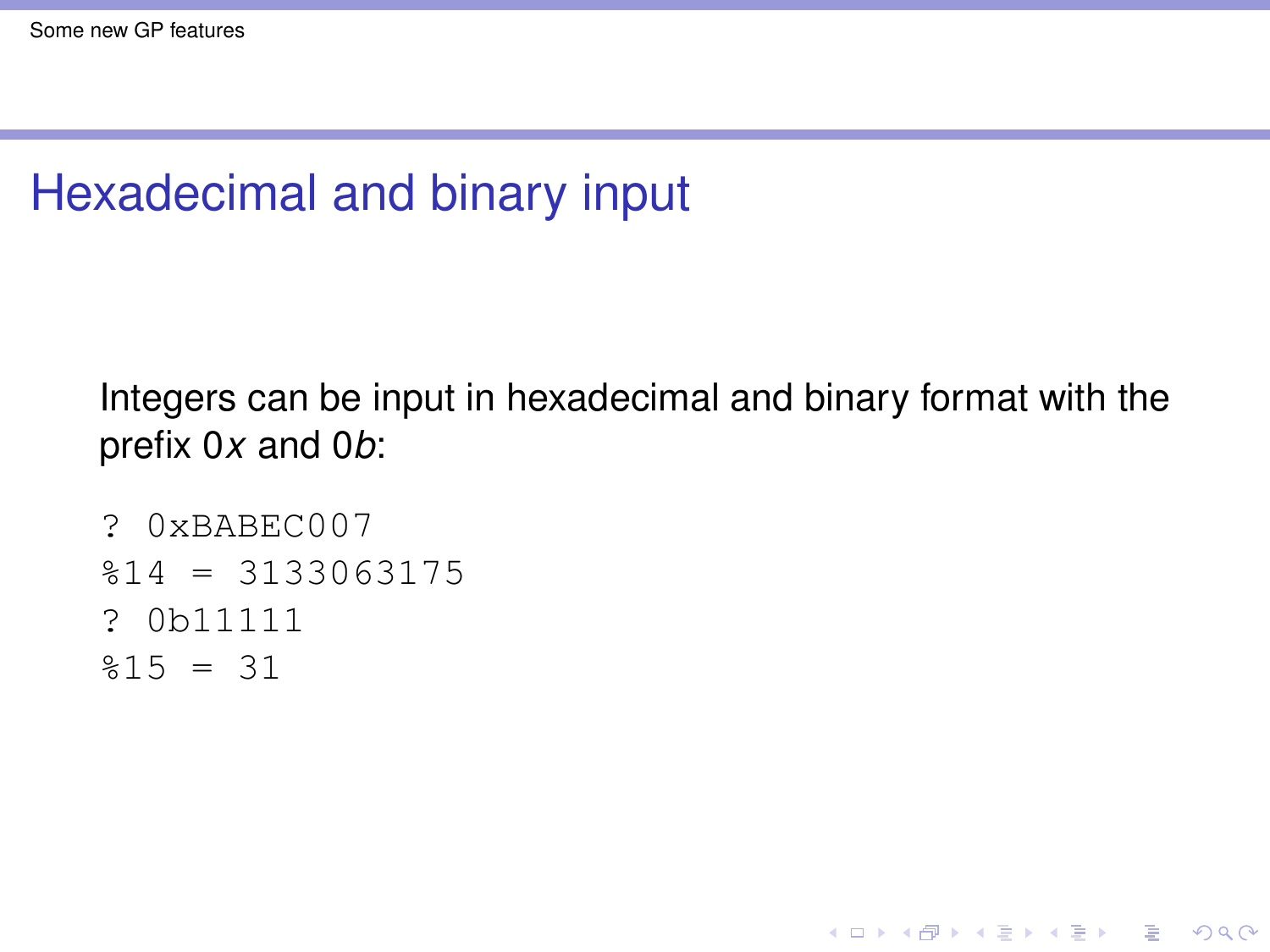### Bit precision

GP has support for setting the default precision in bits:

? default(realbitprecision,100)

or

? \pb100

The internal precision of  $t$  REAL is still a multiple of 32/64 bits:

**KORKARA KERKER DAGA** 

```
? bitprecision(1.)
2 = 128
```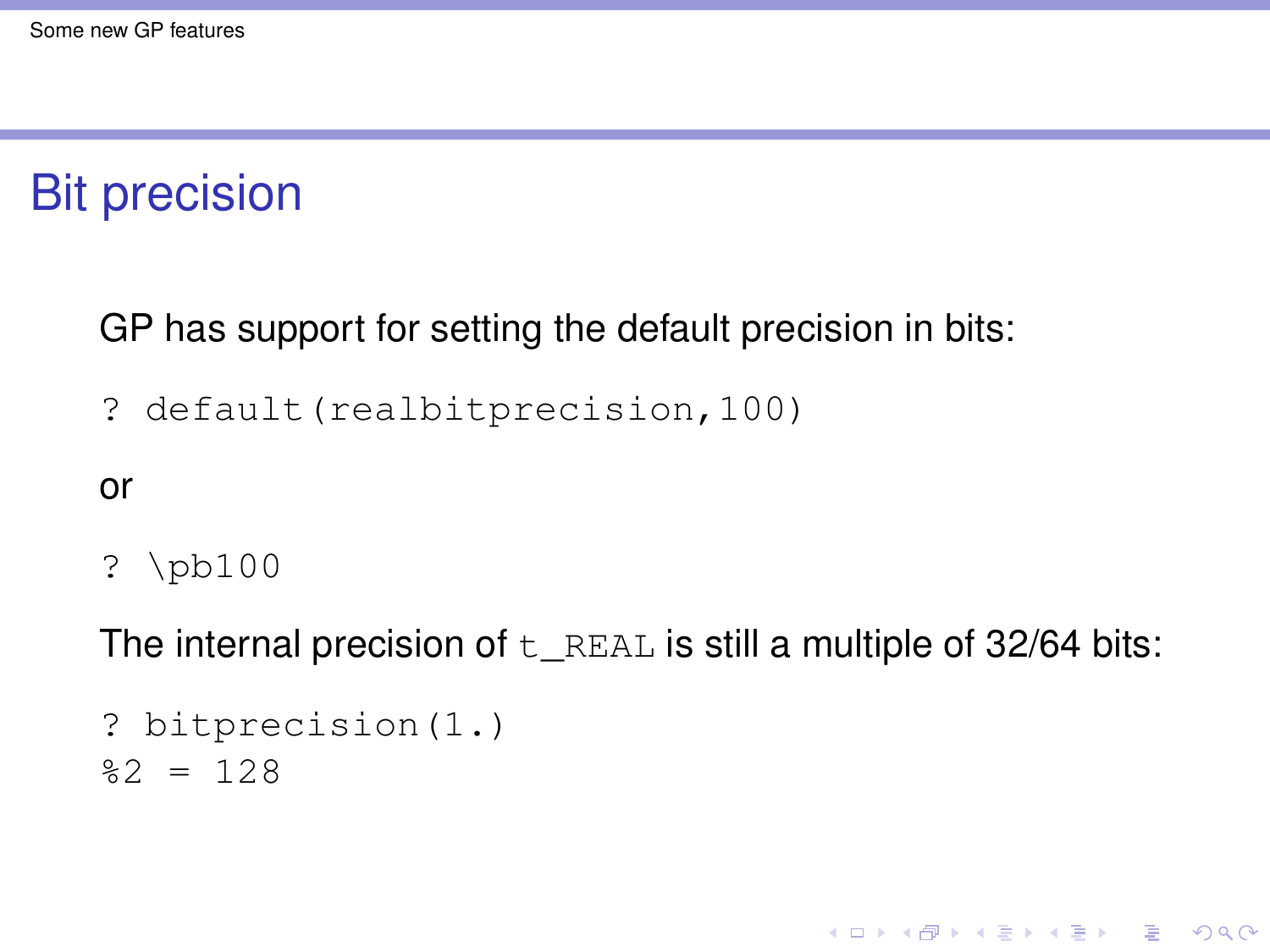#### Bit precision

It is possible to set the precision in bit locally:

```
? localbitprec(32); bitprecision(1.)
%2 = 64
```
A small number of functions will actually compute the result to the required precision to be faster:

? localbitprec $(100)$ ; intnumromb $(x=2,3,zeta(x))$ %1 = 1.3675256886839791457066699269000336640 ? ##

\*\*\* last result computed in 180 ms. ? localbitprec $(128)$ ; intnumromb $(x=2,3,zeta(x))$ %2 = 1.3675256886839791457066699268939213567 ? ##

\*\*\* last result computed in 2,869 ms.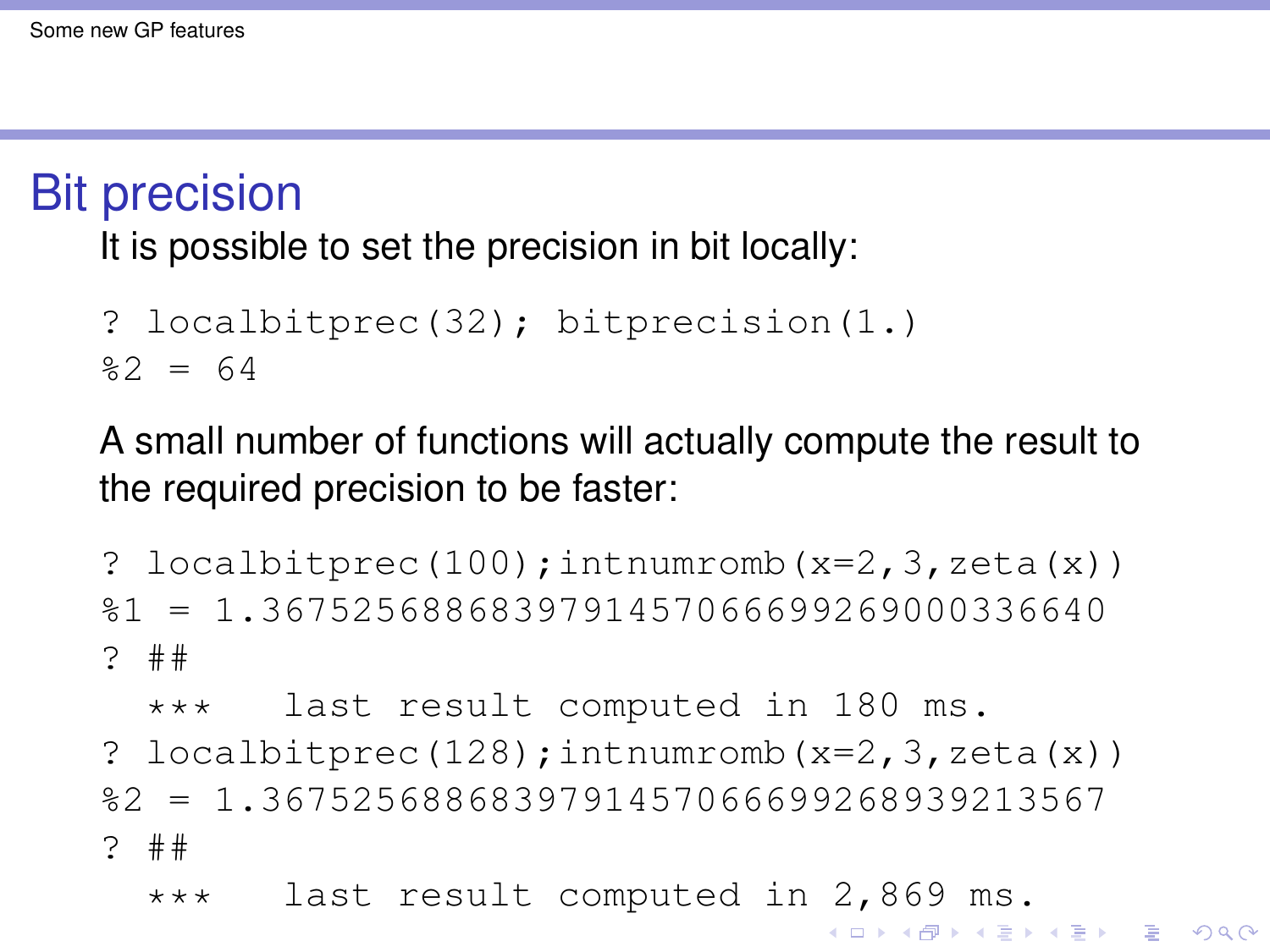#### call

The function call allows to call a fonction on a vector of arguments:

```
? call(sin,[Pi/6])
%1 = 0.50000000000000000000000000000000000000
? call(" ! ", [5])
22 = 120? \text{print}(x[, . . .] = \text{call}(\text{printsep}, [". , x]);
? printc(1,2,3)
1:2:3
```
**KORK STRAIN A STRAIN A STRAIN**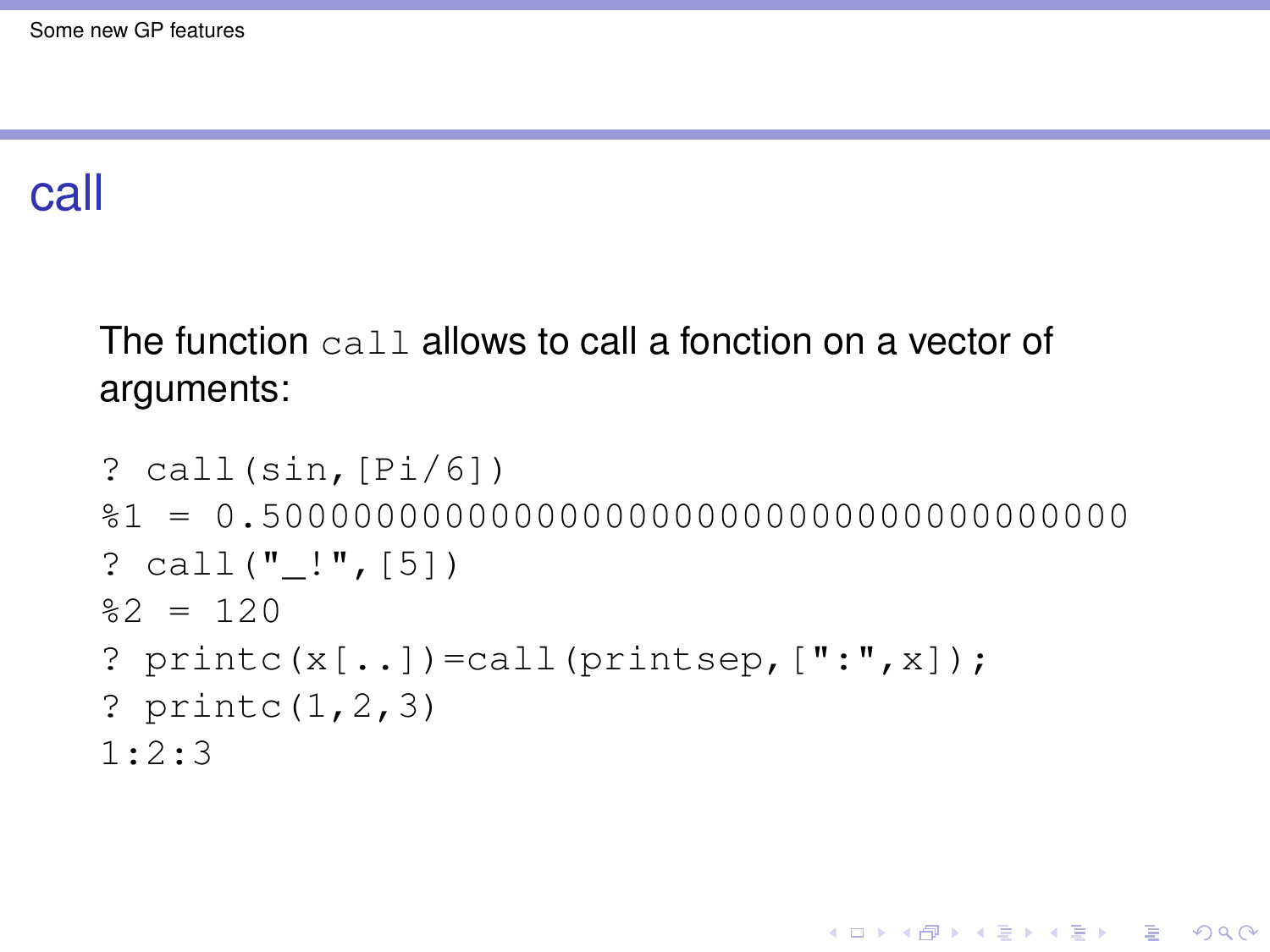#### Associative arrays

It is now possible to define associative arrays with arbitrary index:

**KOD KARD KED KED BE YOUR** 

```
? M = Map(); \setminus create an empty map
? mapput(M,"foo",17);
? mapput(M,888,289);
? mapput(M,x^2+1,4913);
? Vec(M)
\$5 = [888, x^2+1, "foo"]? mapget(M,"foo")
%6 = 17? mapisdefined(M,888,&n)
%7 = 1? n
88 = 289
```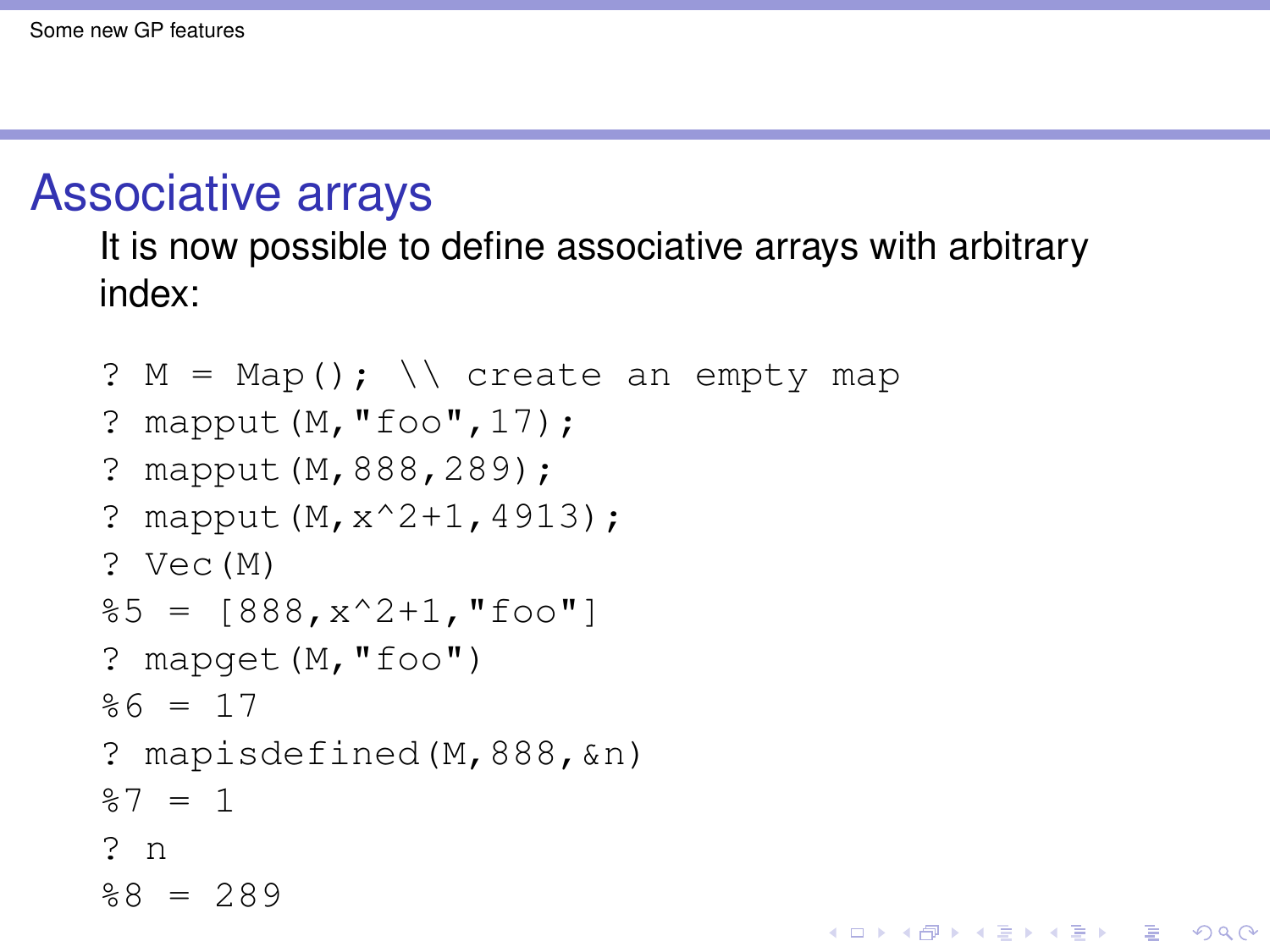### Associative arrays

```
? mapdelete(M,888);
? mapget(M,888)
 *** at top-level: mapget(M,888)
 *** ^-------------
 *** mapget: non-existent component in mapget:
     index not in map
```
**KORK ERKER ADAM ADA** 

Maps can be converted to/from two-columns matrices:

```
? M=Map(["c",3;"b",2;"a",1]);
? mapget(M, "b")22 = 2? Mat(M)
83 = ["a", 1; "b", 2; "c", 3]
```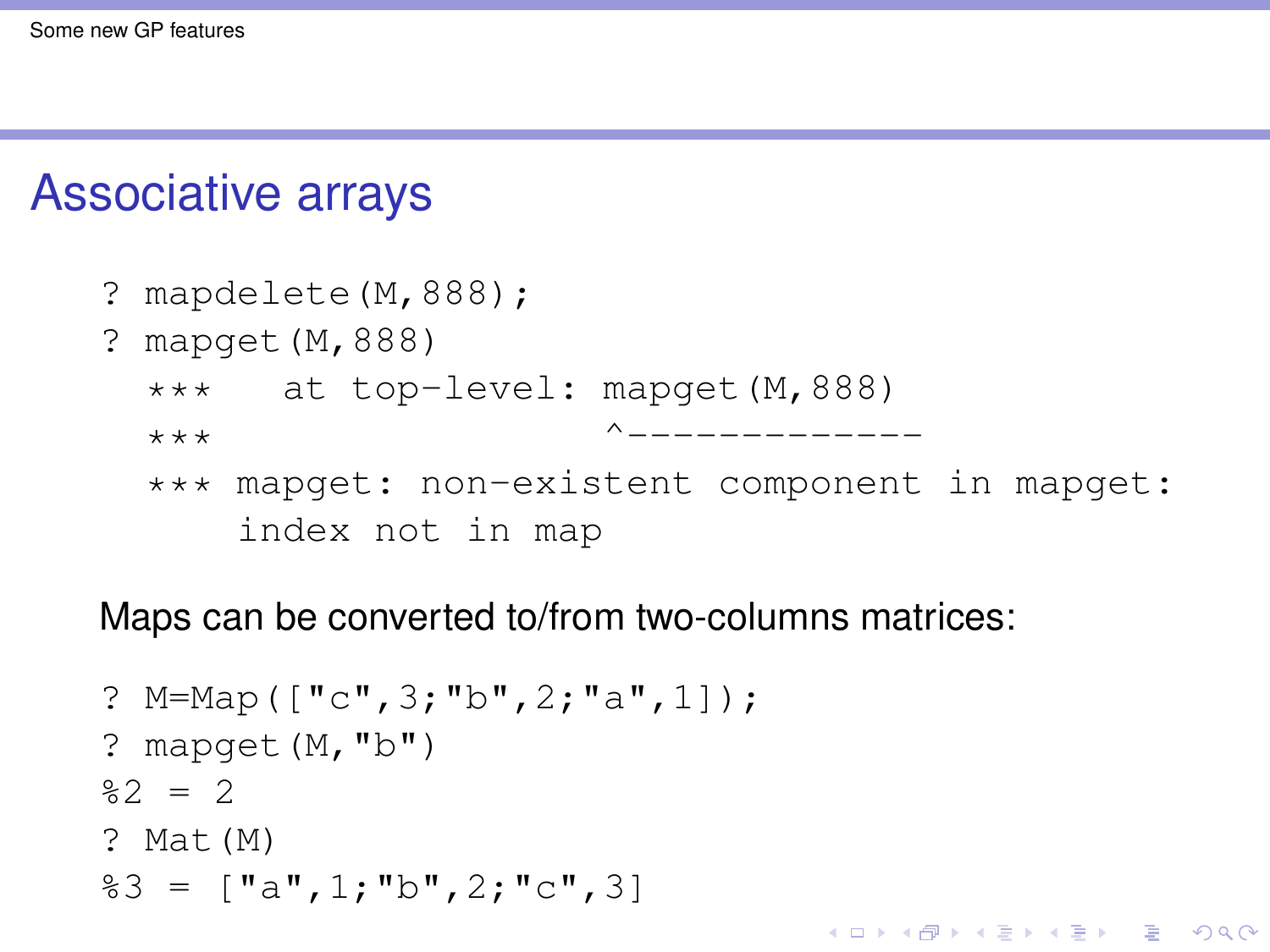# L functions

An interface to *L*-functions has been added, see Karim tutorial. The old (broken) functions zetak and zetakinit have been removed. They can easily be replaced by 1fun. For example, to compute the value of the Dedekind  $\zeta$  function of  $\mathbb{Q}(\sqrt{-1})$  at 2, one can simply do

```
? lfun(x^2+1,2)
```
%1 = 1.5067030099229850308865650481820713960

Dirichlet, Hecke and Artin and elliptic L-functions are also available. Theses functions honor the bit precision.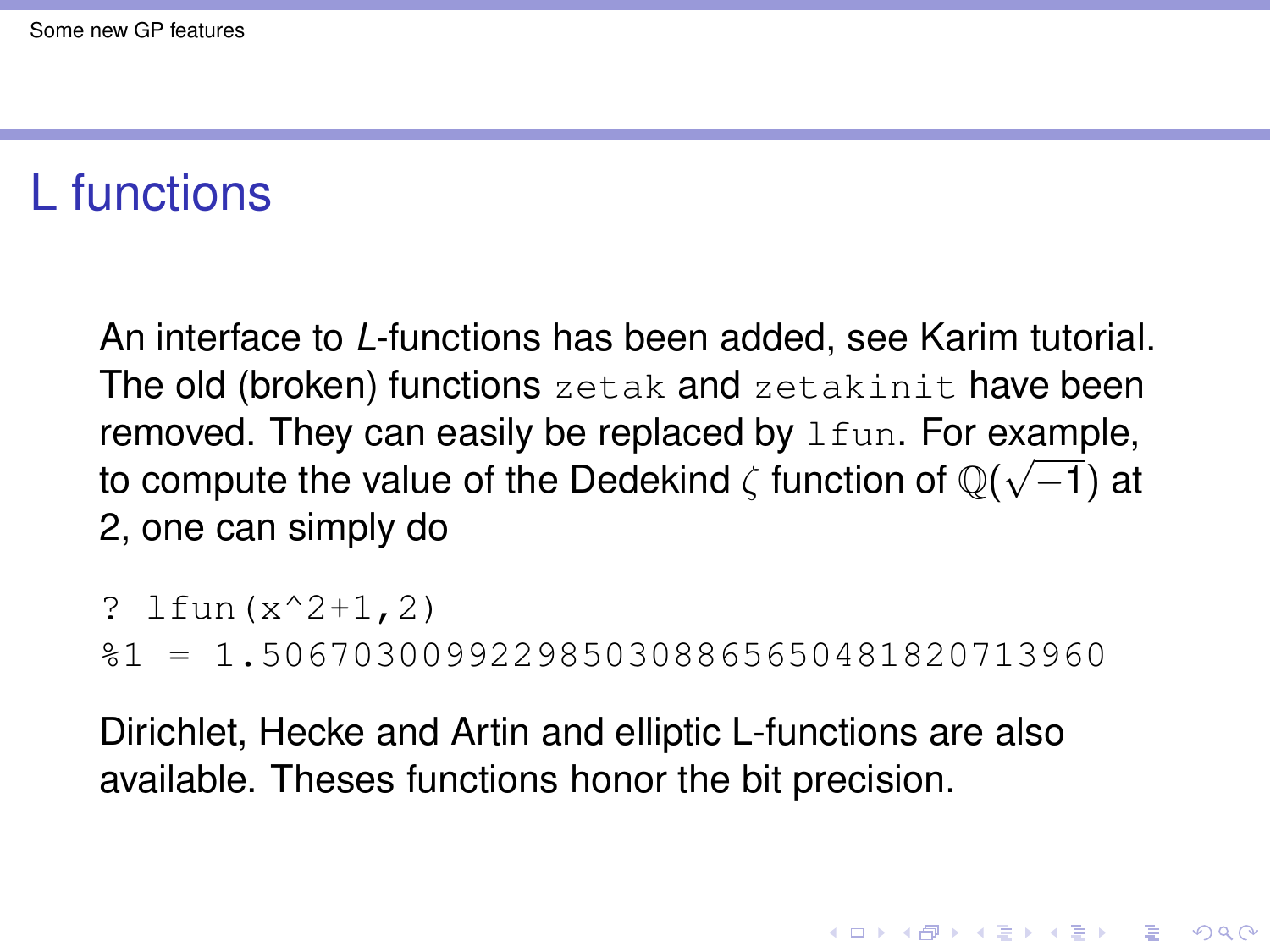# Summation methods

The function sumnum now use Euler-MacLaurin instead of Abel-Plana. Two summation methods using Gauss quadrature have been added: intnumgauss for quadrature, and sumnummonien for infinite sum.

K ロ ▶ K @ ▶ K 할 ▶ K 할 ▶ | 할 | K 9 Q Q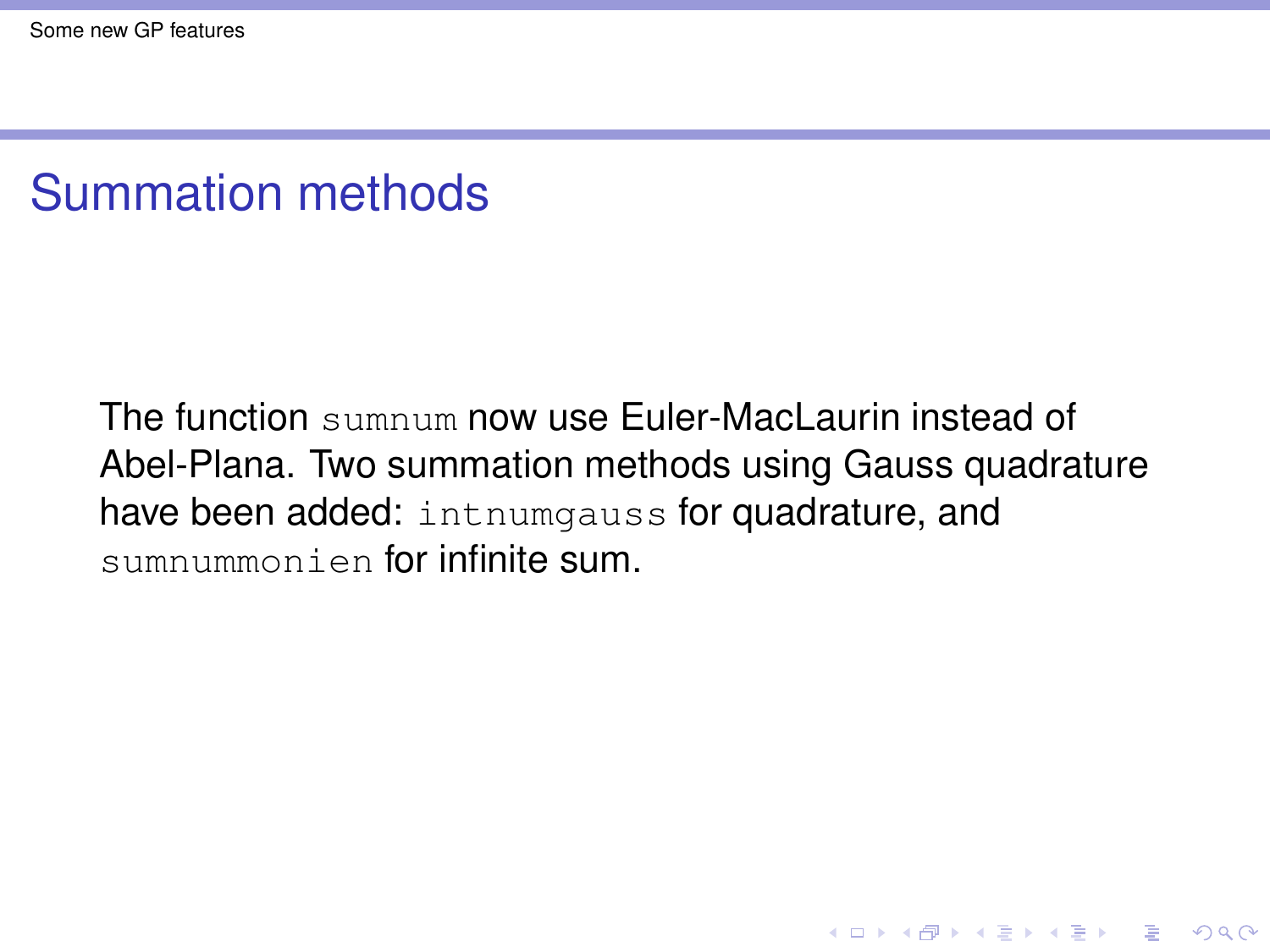# Modular polynomial for SEA

PARI will now automatically compute missing modular polynomials needed for the SEA algorithm, by using Hamish parallel implementation of Sutherland algorithm. So it is possible to use SEA even when seadata is not installed, thought it is slower.

**KORK ERKER ADAM ADA**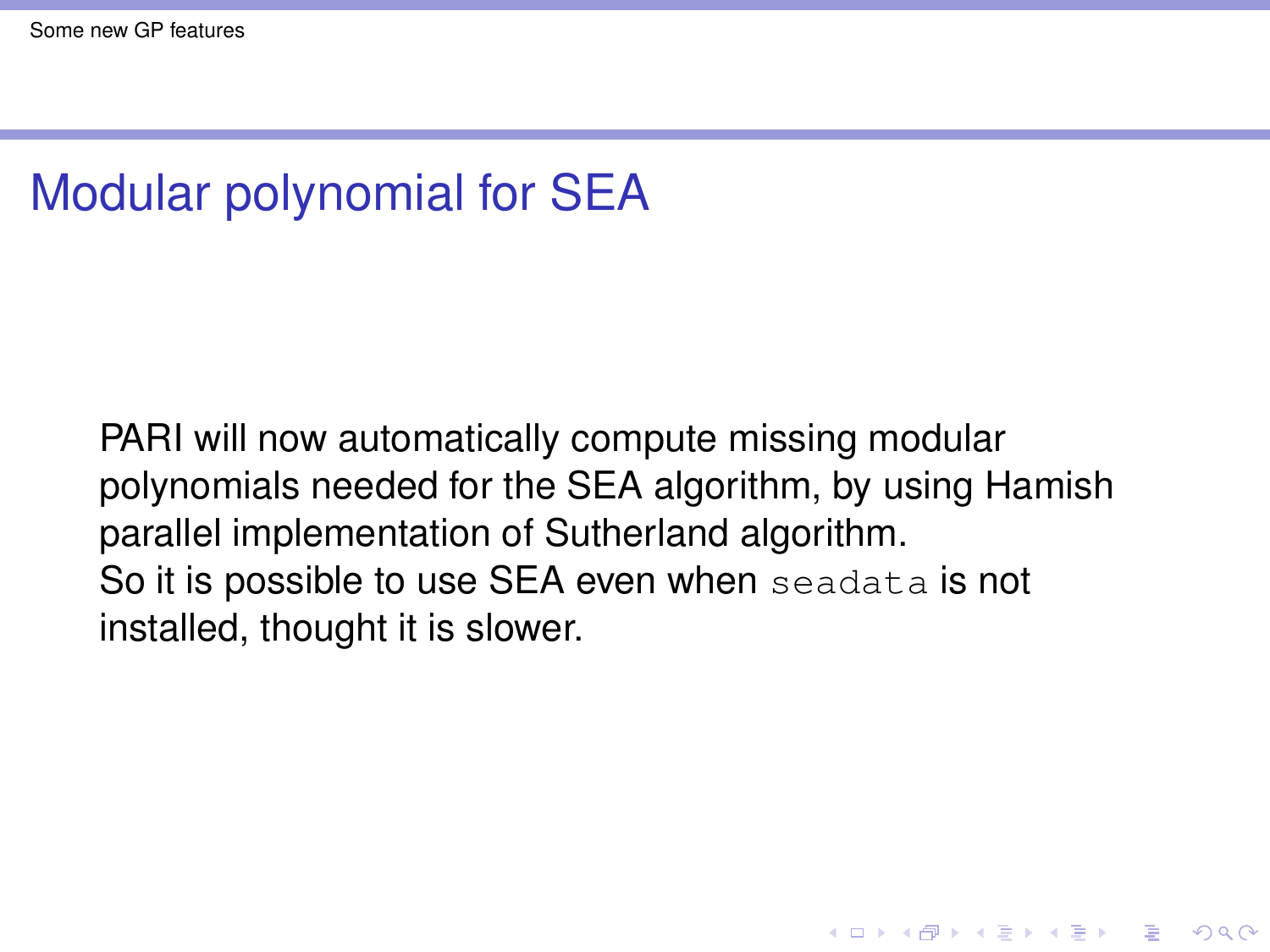# ellfromeqn

The function ellfromegn computes a Weierstrass model for a genus 1 curve given by a plane model  $P(X, Y) = 0$ , using formulae from Artin, Tate and Villegas. Counting points on an elliptic curve given by an Edward model

**KOD KARD KED KED BE YOUR** 

? F=ellfromeqn(X^2+Y^2-(1+3\*X^2\*Y^2));

$$
81 = [0, -4, 0, -12, 48]
$$

 $?$  E=ellinit  $(F)$ :

- ? ellcard(E,nextprime(2^100))
- %3 = 1267650600228229911275035985812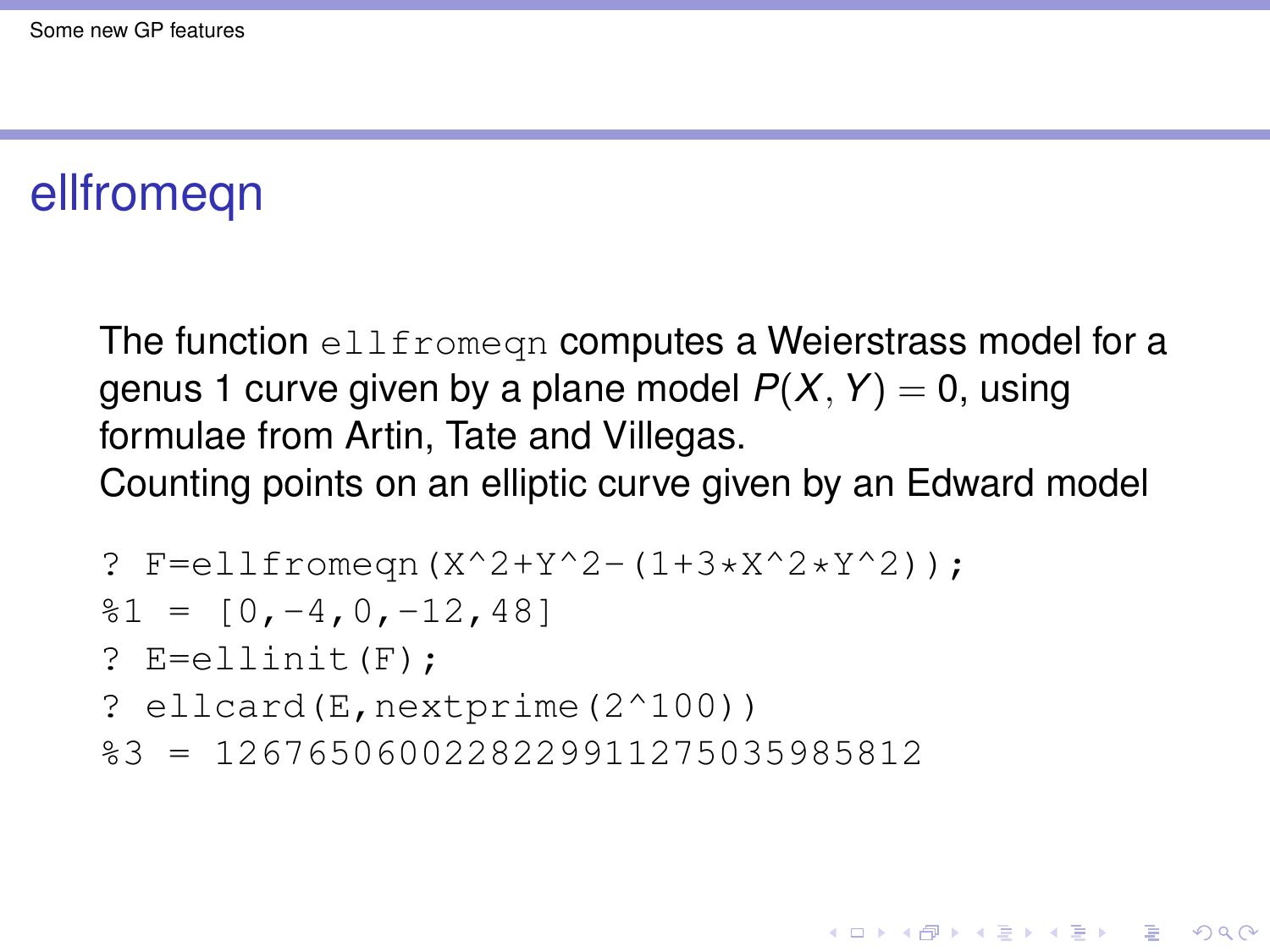#### elltwist

The function elltwist returns a twist of an elliptic curve by a quadratic extension. The extension can be omited for finite fields. Example: Twist by an extension of discriminant –3:

?  $E=$ ellinit( $[1,7]$ \*Mod $(1,19)$ );lift(elltwist(E))  $\$1 = [0, 0, 0, 11, 12]$ ? elltwist(ellinit([0,a2,0,a4,a6]),-3)  $82 = [0,-3*aa2,0,9*aa4,-27*ab]$ ? E=ellinit([a1,a2,a3,a4,a6]\*Mod(1,2)); ? lift(elltwist(E,x^2+x+T))  $\$1 = [a1, a2+a1^2*T, a3, a4, a6+a3^2*T]$ 

**KOD KARD KED KED BE YOUR**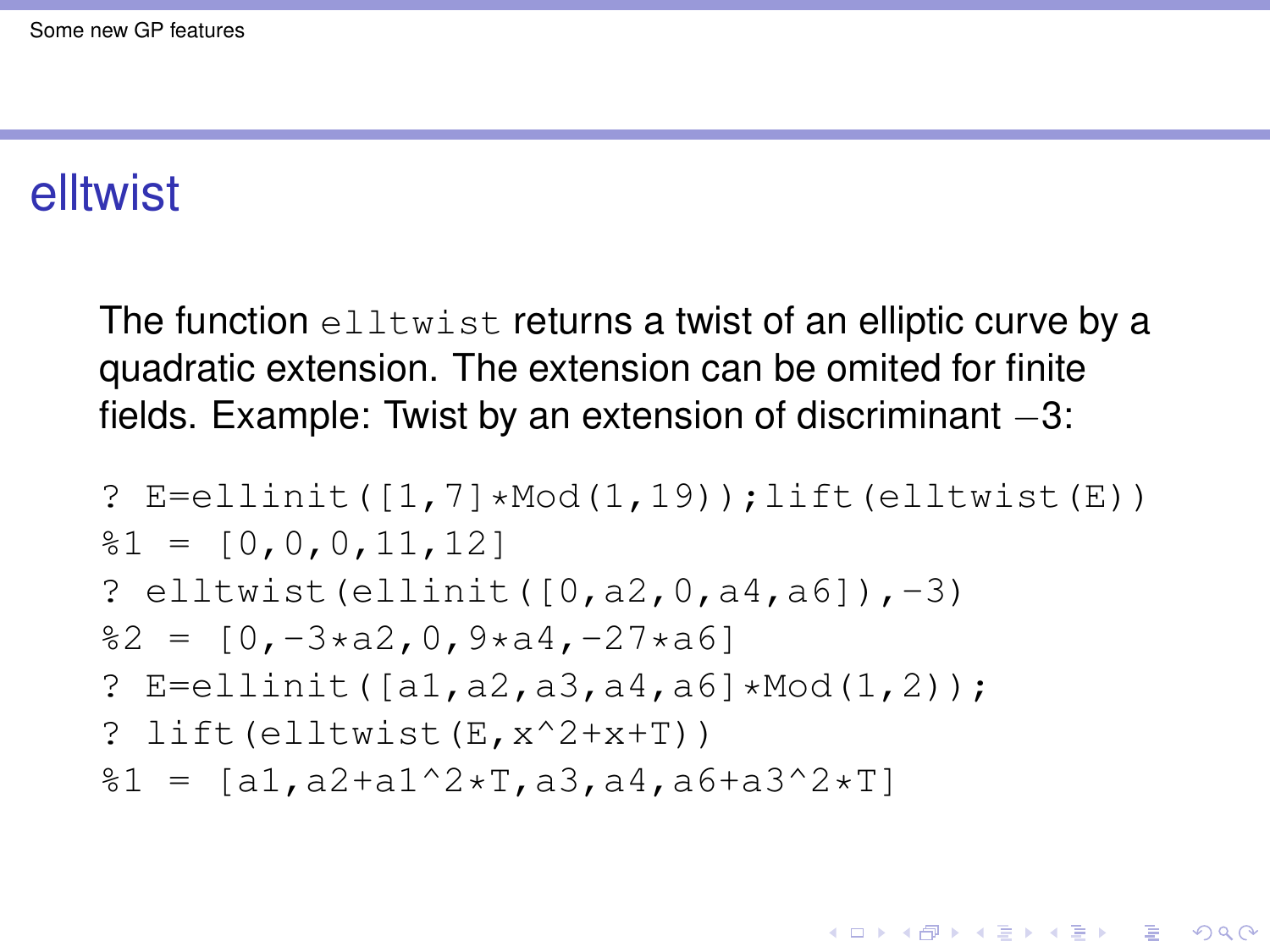# ellminimaltwist

If *E* is a rational elliptic curve, ellminimaltwist(E) returns a discriminant which gives the twist of *E* whose minimal model has the minimal discriminant (or minimal conductor, if the flag is set)

To find the curve with *j*-invariant 3 and minimal discriminant and conductor

```
? E=ellminimalmodel(ellinit(ellfromj(3)));
? ellglobalred(E)[1]
82 = 357075? D = ellminimaltwist(E,1)\frac{1}{2}3 = -15? E2=ellminimalmodel(ellinit(elltwist(E,D)));
? ellglobalred(E2)[1]
85 = 14283KORK ERKER ADAM ADA
```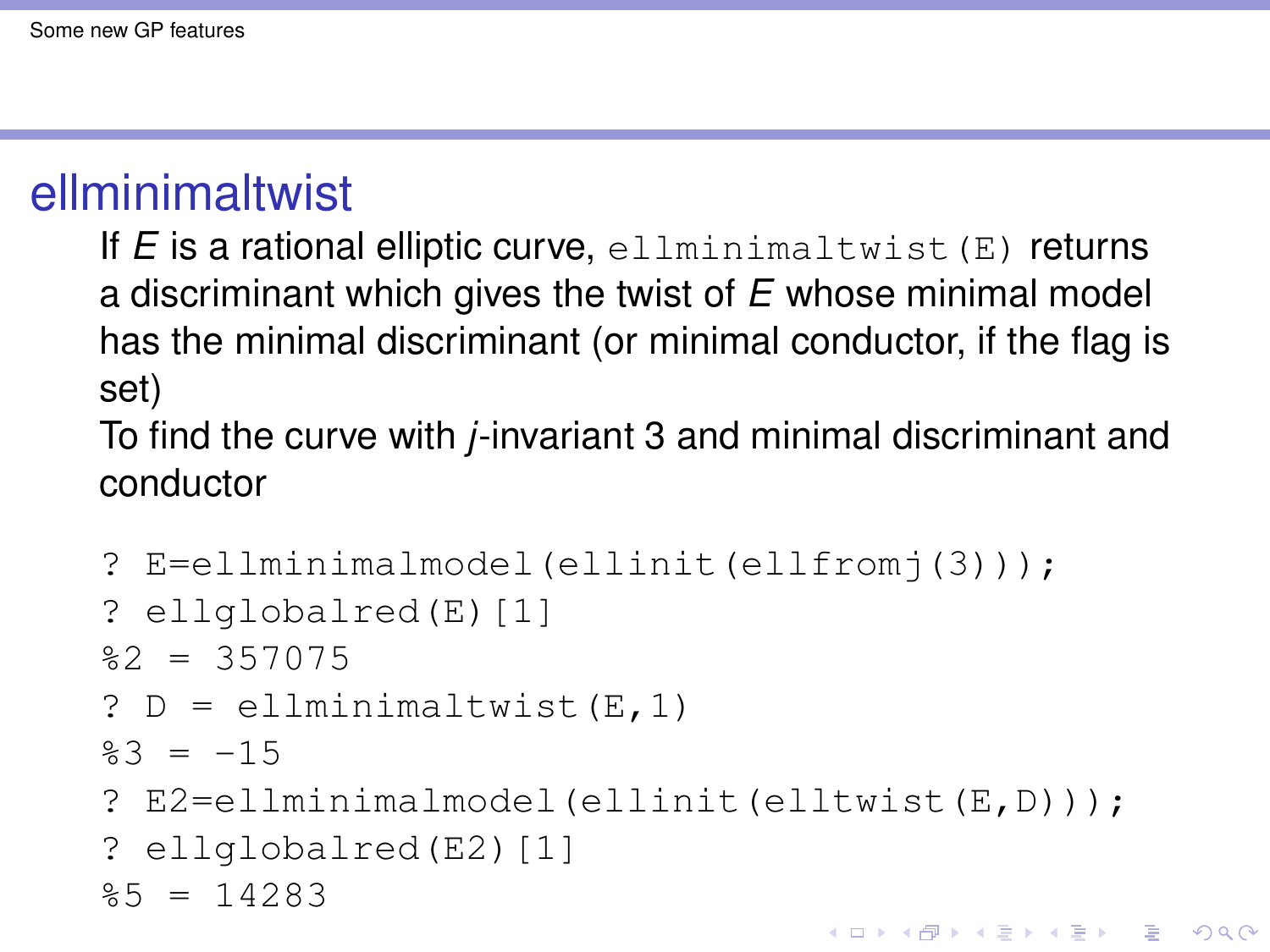## ellisomat

If  $E$  is a rational elliptic curve, ellisomat  $(E)$  computes representatives of the isomorphism classes of elliptic curves *Q*-isogenous to *E*.

? E=ellinit([0,-1,1,-10,-20]); \\ X\_0(11) ? [L,M]=ellisomat(E,1); ? L \\ List of representatives curves %3 = [[-31/3,-2501/108],[-23461/1875,-28748141/1687500], [-1/3,19/108]] ? M \\ isogeny matrix %4 = [1,5,5;5,1,25;5,25,1]

Without the flag, it also returns the isogenies from/to the original curve.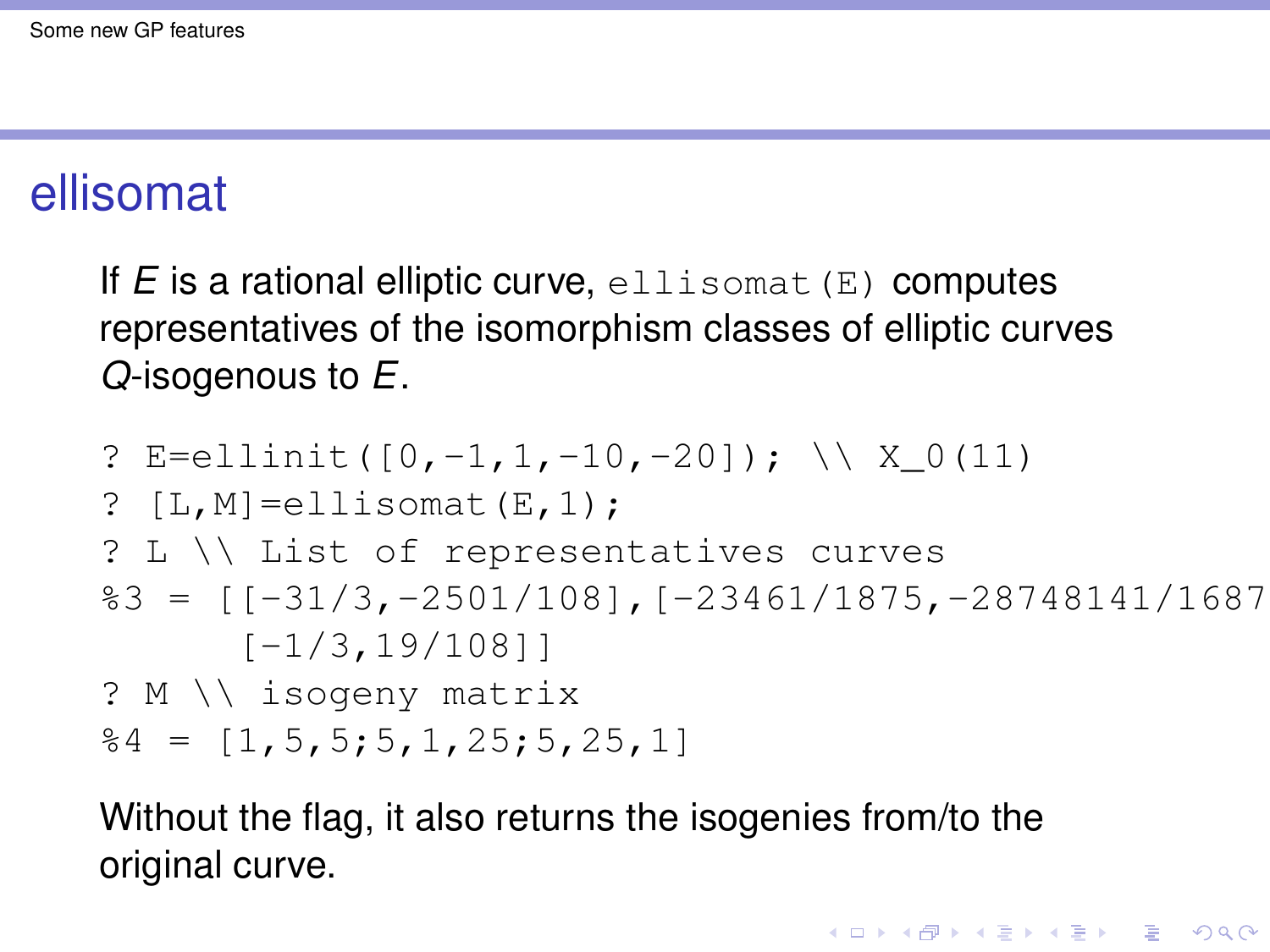## ellmoddegree

If  $E$  is a rational elliptic curve, ellmoddegree  $(E)$  computes the modular degree of *E* divided by the square of the Manin constant.

**KORKARA KERKER DAGA** 

```
? E=ellinit("5077a1");
? ellmoddegree(E)
2 = [1984, -128]
```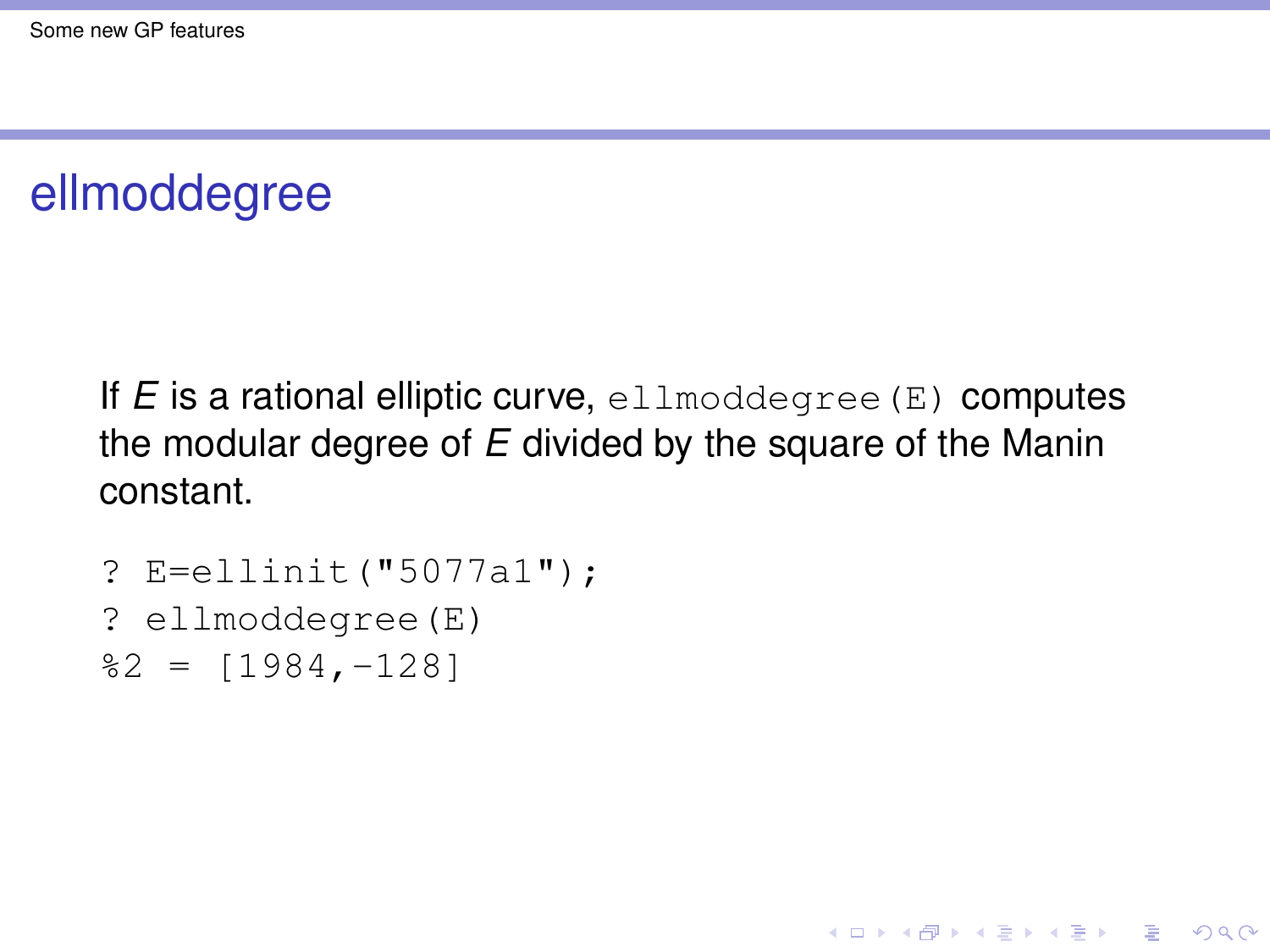# qforbits

qforbits returns the orbits of *V* under the action of the group of linear transformation generated by the set *G*.

? Q=matid(6); G=qfauto(Q); V=qfminim(Q,3); ? apply(x->[x[1],#x],qforbits(G,V)) %2 = [[[0,0,0,0,0,1]~,6],[[0,0,0,0,1,-1]~,30], [[0,0,0,1,-1,-1]~,80]]

**KORK STRAIN A STRAIN A STRAIN** 

We see there is only one orbit for each norm  $\leq$  3.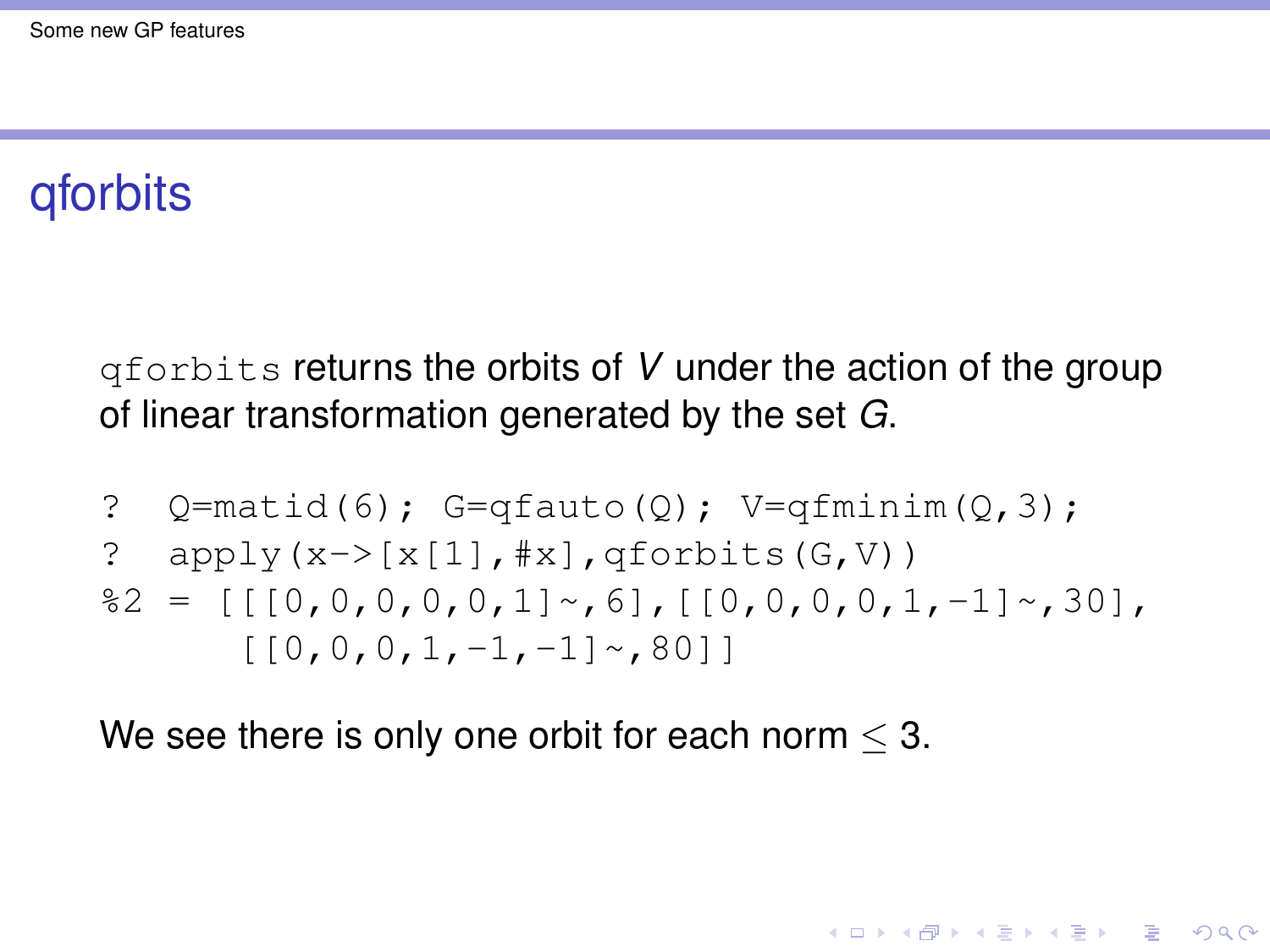## parforvec

parforvec is the parallel version of forvec, with an interface similar to parfor:

K ロ ▶ K @ ▶ K 할 ▶ K 할 ▶ 이 할 → 9 Q Q\*

? parforce(v=[
$$
[1,3]
$$
,  $[1,3]$ ], factorback(v)   
, f, print(v, ":", f))